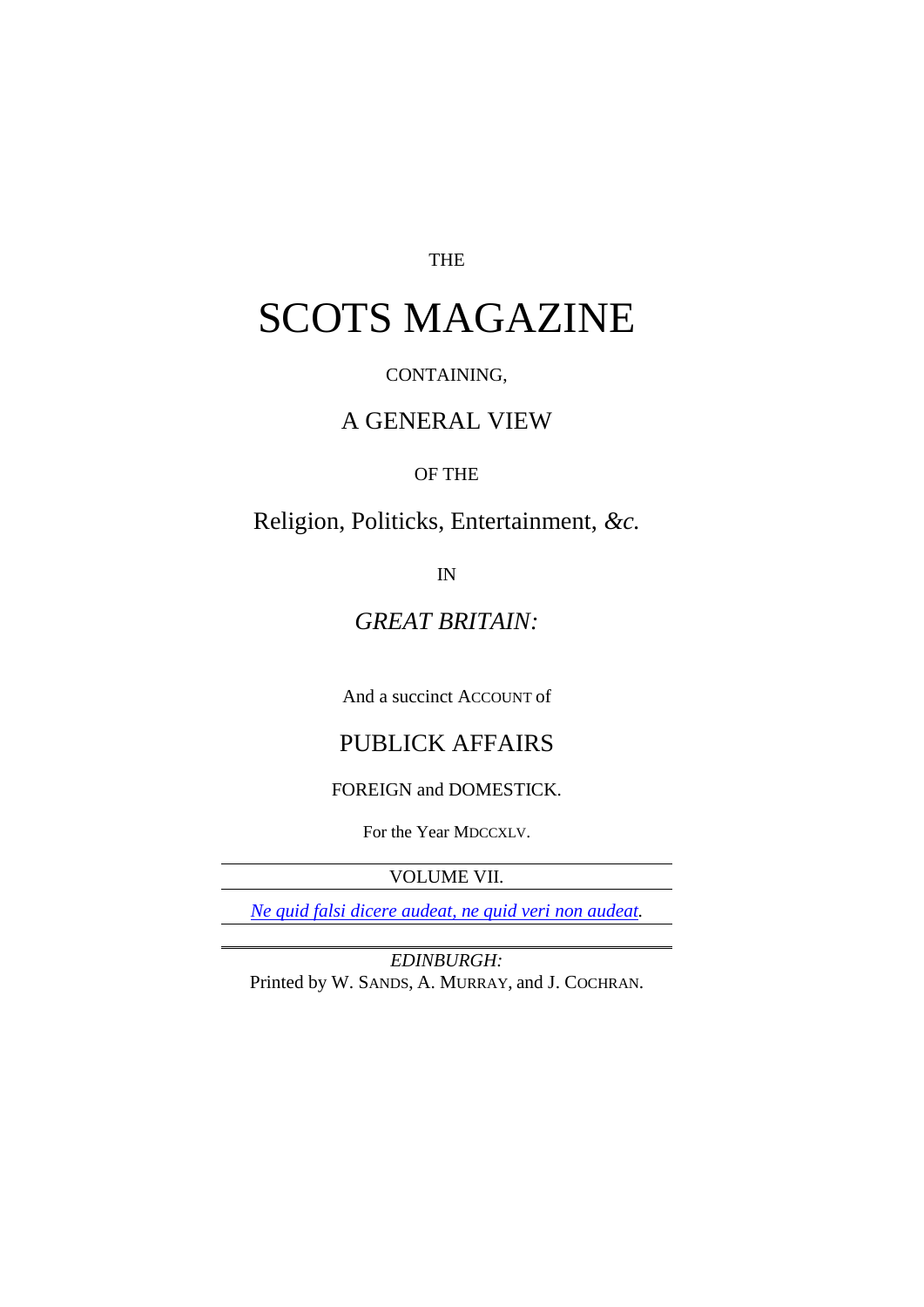### *Captures, &c. by British men of war. Taken from the London Gazette.*

A French privateer snow of Dunkirk, with 70 men, brought into Deal, Nov. 4. and another privateer of Dunkirk, with 110 men.

The Esperance, formerly called Soliel, a French privateer, from Dunkirk for Montrose, brought into Deal, Nov. 25. by the Sheerness, Capt. Bully.—She had on board the following persons, viz. Of Dillon's regiment, Mr Radcliffe, called Earl of Derwentwater, Mr Radcliffe, said to be son of the former, and Murdoch Gennis, Captains; and Edmund Riley, lieutenant.—Of Rooth's, Robert Cameron, Captain reformed; Lewis Shee, and James Seton, Captains; and Edward Dun, Lieutenant.—Of Lord John Drummond's, Alexander Baillie, and Alexander Macdonald, Captains; Thomas Nairn, son to Lord Nairn, First Lieutenant; Samuel Cameron, Second Lieutenant; and Adam Urquhart, Lieutenant.—Of Bulkeley's, Patrick Fitzgerald, Captain; John Riley, lieutenant; William Fitzgerald, Second Lieutenant; and Corn. Maccarty, Ensign.—Of Berwick's, James Ohanlow, Captain.—Of Lawley's, Robert Grace, Captain reformed; and Thomas Renally, Lieutenant.—Of Saintouge's, Merseiel Devant, Lieutenant.— Clement Macdermet, Equerry to the person called Lord Derwentwater.—Besides 60 other men.

The Lewis XV. one of the French transports, from Dunkirk, taken off Montrose, Nov. 28. by the Milford, Capt. Hanway.—She had on board the following persons, viz. Of Bulkeley's regiment, Nicholas Morris and Richard Nagle, Captains; Patrick Meagher, First Lieutenant; John Ryan, Dennis and Derby Mahonys, Second Lieutenants; George and Francis Matthews, Cadets; 2 Serjeants, 3 Corporals, 1 Drum, and 46 private men.—Of Clare's, James Conway and Val. Mernyne, Captains; Bernard Obrien, Firft Lieutenant ; and John Eager Second Lieutenant; 2 Serjeants, 3 Corporals, 1 Drum, and 46 private men.—Of Berwick's, James Macraith and Stephen Cullen, Captains; Christopher Plunket, First lieutenant; and George Barnavall, Second

Lieutenant; 3 Serjeants, 3 Corporals, 1 Drum, and 47 private men.—John Divier and Thomas Hogan, Surgeons; and 4 servants— There were likewise on board, 330 stand of arms, with bayonets and cartouch-boxes, 330 broad swords, a number of bridles and saddles, harnesses and collars for horses. P.S. The persons taken on board the Lewis were committed prisoners to the castle of Edinburgh Dec. 6.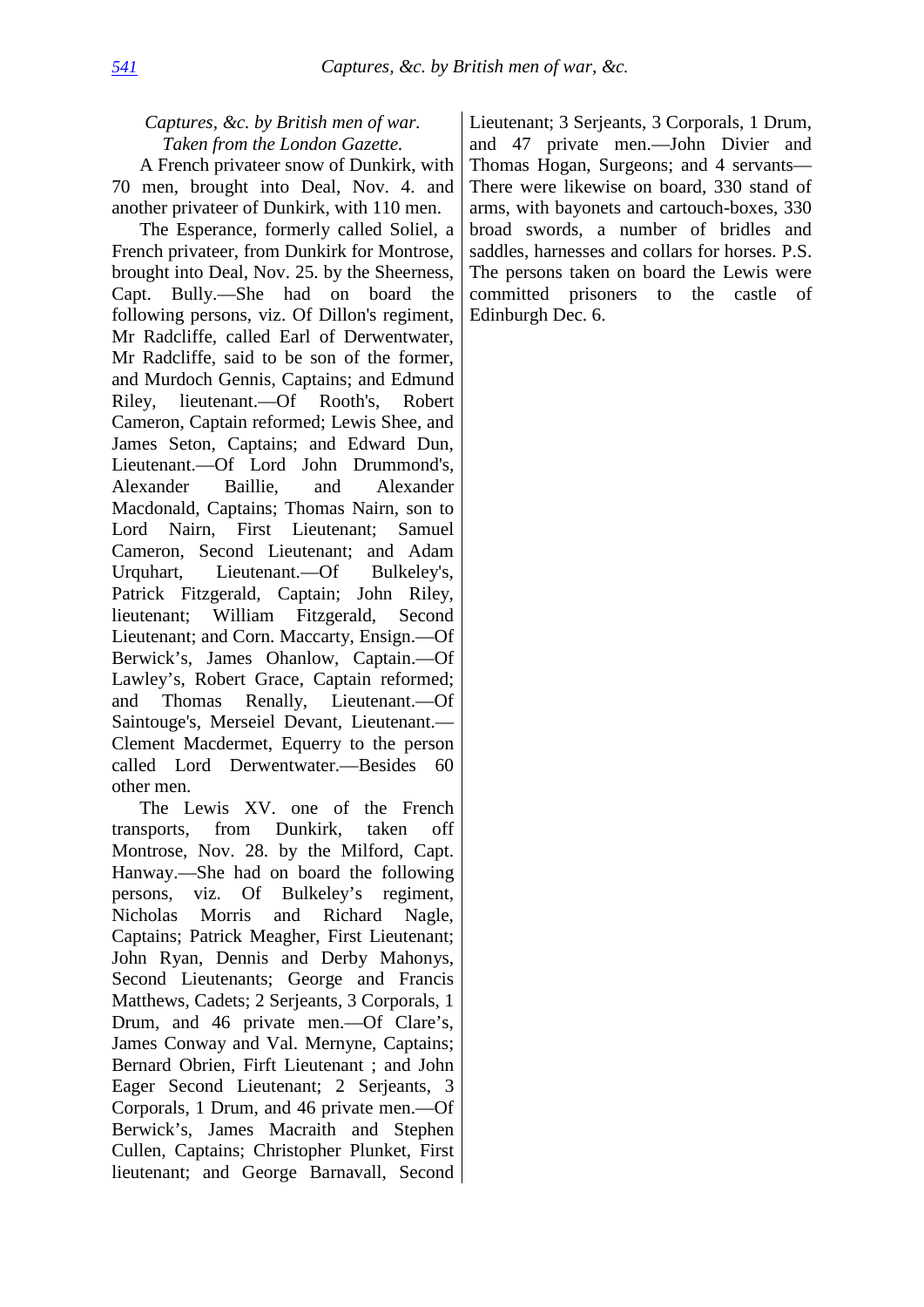#### *The case of Charles Ratcliffe, Esq;*

This Gentleman, brother to the late Earl<br>of Derwentwater, was convicted of high of Derwentwater, was convicted of high treason for the rebellion in 1715, but escaped out of Newgate. He was re-taken last winter on board the Esperance, [*Mag*. 1745, *p*[. 541.](http://books.google.com/books?id=ky8oAAAAYAAJ&dq=1745%20Scots%20Magazine%20volume%207&pg=PA541#v=onepage&q&f=false)], with several other French officers, coming to Scotland; and has lain in the tower of London ever since. On the 21st of November he was brought to the King's bench bar, and his former judgment was lead to him. He said he was quite unprepared; and at his request the court assigned him council, Mess. Joddrell and Ford.—On the 24th he was again brought to the bar. But he refused to hold up his hand, or acknowledge any jurisdiction, but that of the King of France, in whose dominions he had lived about thirty years, and whose commission he had in his pocket; for the authentickness of which he appealed to the Sicilian Ambassador, in court. On hearing his former indictment and conviction read, he said he was not *Charles Ratcliffe*, but *the Earl of Derwentwater*; and his council informed the court, that this was the plea he relied on. Mr Attorney-General replied with an averment of his being the Charles Ratcliffe named in the former indictment, &c.; and thereupon issue was joined, Then the council for the prisoner moved to put off his trial, upon his own affidavit (to which he had subscribed himself *The Count de Derwentwater*) that two of his material witnesses were abroad. To which affidavit the council for the crown objected, as not being intitled in the cause before the court nor the two witnesses sworn to be material in the issue then joined; and also because the prisoner had not undertaken to swear that he was not the person, which, as it was a fact entirely in his own knowledge, ought to be required of him, if would intitle himself to this favour from the court; this being a proceeding very different from the trial upon a Not guilty in an original prosecution, the identity of the person being the single fact to be inquired of, and a case in which the crown had a right by law to proceed in *instanter*.

Upon this, the prisoner amended his affidavit | parliament, in bar of execution. But the court as to the witnesses, but refused to swear that he was not the same person. And the court said, there was no instance of any application to put off the trial of a question of this sort before; and that this was like an inquest of office, in order to inform the conscience of the court, and what the publick had a right to proceed in *instanter*: and therefore that the prisoner ought to give all reasonable satisfaction to induce them to grant such a favour as he desired; for that they could not in conscience, and justice to the publick, indulge him, without a reasonable satisfaction that his plea was true. But the prisoner still refusing to swear to the truth of his plea, the jury were called; and after two or three of the pannel were sworn, Mr Ratcliffe challenged the rest that was called, as of right, without assigning any reason. But upon debate of the question, How far he had right to challenge! the court said, it had been determined before in all the later cases, and particularly in the case of one Jordan, that the prisoner in such a case as this had no peremptory challenge. Upon the rest of the jury were sworn. Several witnesses were called to prove the prisoner the identical person, Charles Ratcliffe, who received sentence in 1716. But none of them could come up to the point, till a great officer was sworn, who deposed, that Mr Ratcliffe, since his confinement in the tower, had acknowledged to him, when they had been drinking a glass of wine together, that he was the same person. But Ratcliffe objected to this Gentleman's testimony; because he had confessed that believed there was neither God nor devil and it would be an absurdity, to swear a man upon the Bible, who had no belief in any thing it contained. This however was over-ruled; and no other evidence being made, the jury withdrew, in about ten minutes brought in their verdict. That he was the same Charles Ratcliffe that was convicted of treason in 1715. Then the Attorney-General motioned to have execution awarded against the prisoner on his former judgment. To which the prisoner's council objected, tendering a plea of pardon by act of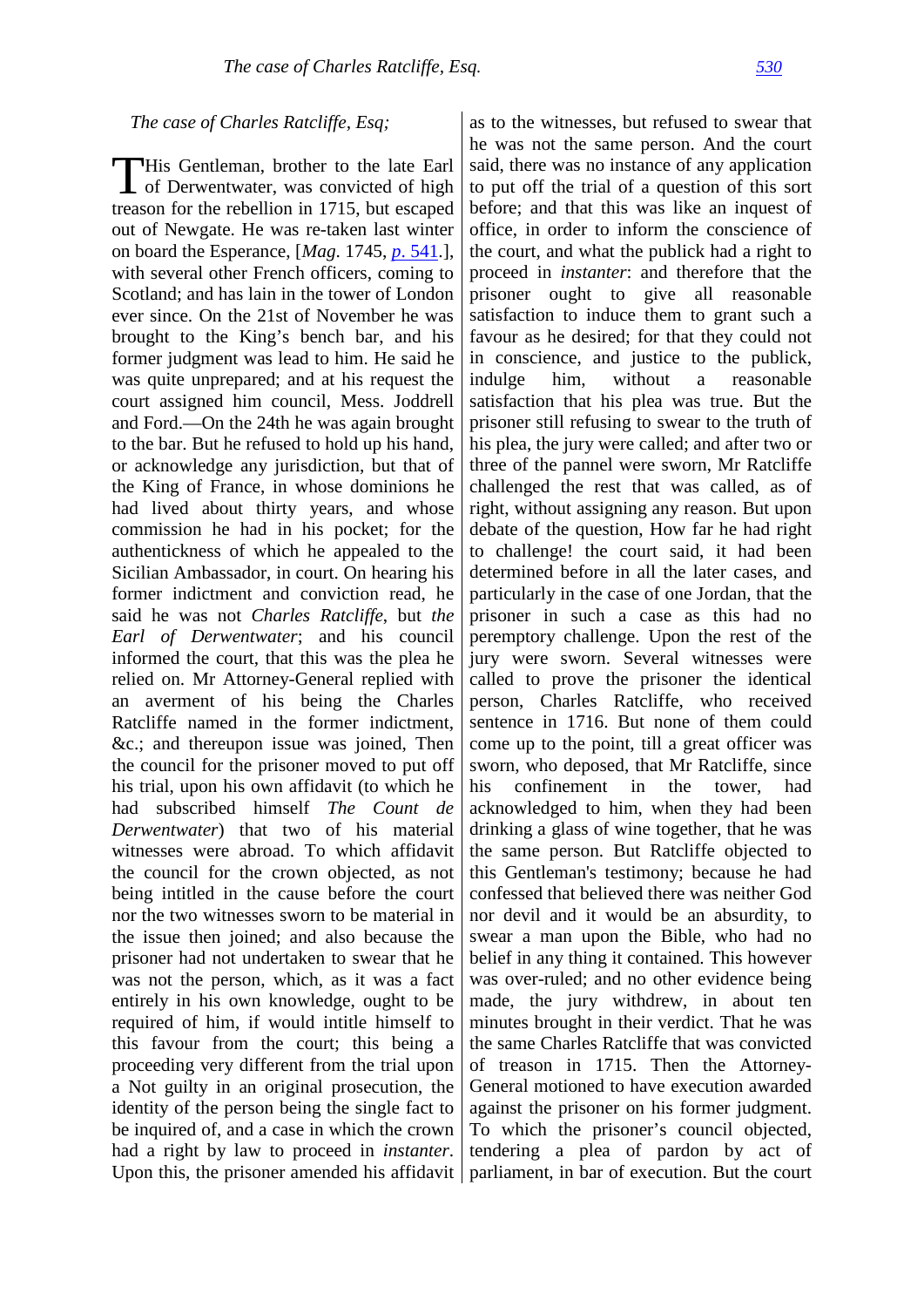said, as he had already pleaded such a plea he chose to rely on, and as that was found against him, nothing more remained for them to do at present, but to award execution; and if his council had any thing to offer on his behalf, they would have time to do it before the day of execution. Then they ordered a rule to be made for the proper writs for his execution Dec. 8. and remanded the prisoner in the tower.—It is said, that he refused to call the Chief Justice *Lord*, because the title of Earl was not given him; that, upon refusing to hold up his hand at the bar, Attorney-General told him, that as a gentleman he ought to comply, and his council would satisfy him it was only a whim of the court: that he answered, *I know many things that I will not advise with my council upon*; and that, on hearing the day appointed for his execution, he told the court, that he wished they had given him so long time as that he could have wrote to France, that so his brother the Earl of Moreton and he might have set out on their journey together.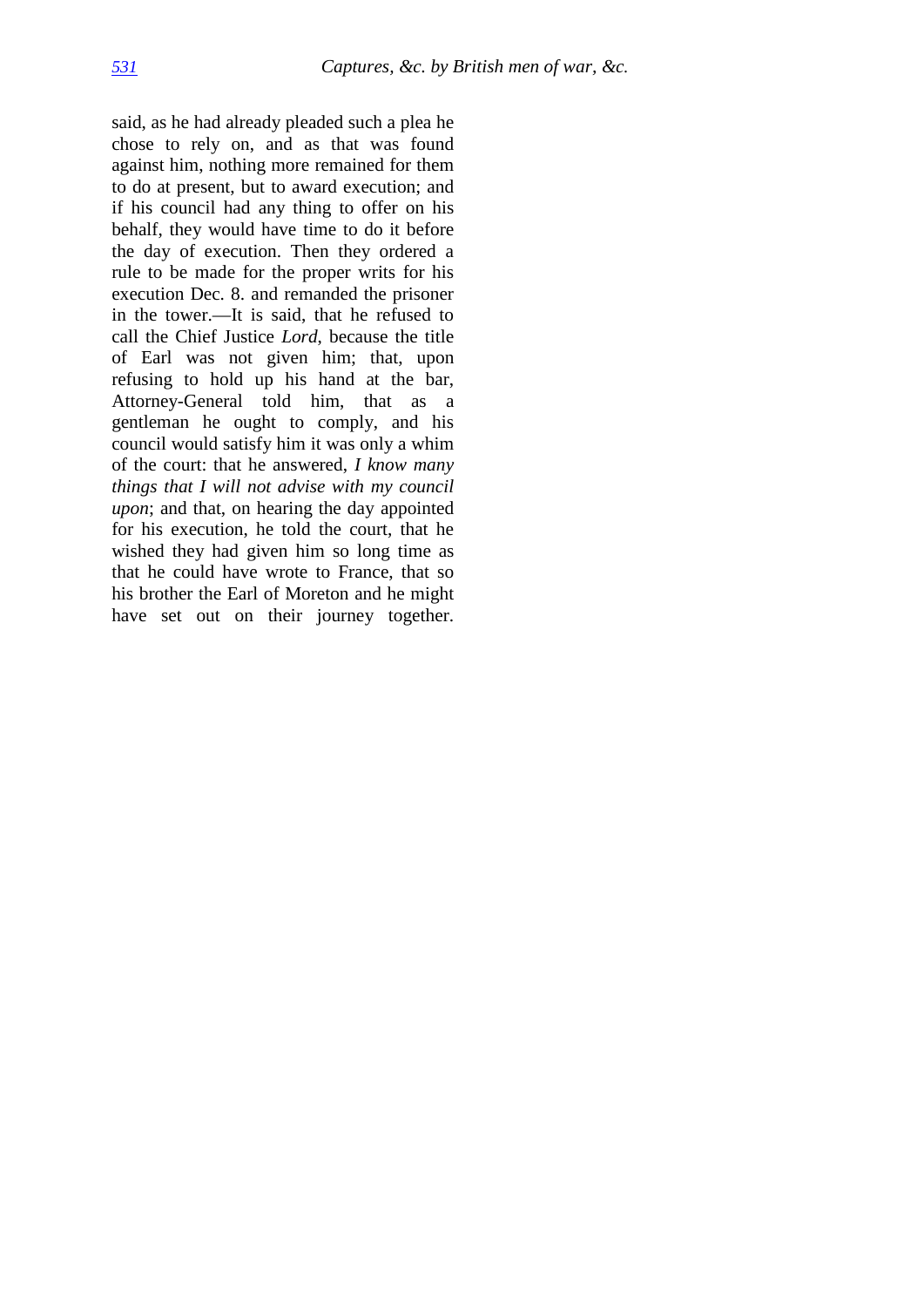*An account of Mr Ratcliffe's execution.*

Ratcliffe, Esq; [*p.* [530.](http://books.google.com/books?id=6y8oAAAAYAAJ&dq=Carolus%20Ratcliffe&pg=PA530#v=onepage&q=Carolus%20Ratcliffe&f=false)], condemned for high treason, was beheaded on Tower hill Dec. 8 *G.* — About eight o'clock in the morning, two troops of lifeguards, and one troop of horse grenadierguards marched thro' the city to Little Towerhill, where they were joined by a battalion of foot guards. The horse lined the way from the scaffold to Iron-gate, and the foot with some of the horse incompassed the scaffold. About ten, the block, covered with black, with a cushion, and two sacks full of saw dust, were brought up, and the block fixed. Soon after, the Coffin was placed on the scaffold. It was covered with black velvet; the inside lead, lined with white sattin; and had eight handles, which with the nails were gilt with gold; but there was no plate or inscription upon it. A little before eleven, the Sheriff., Mess. Aldm<sup>n</sup> Winterbottom and Alsop came to see if the scaffold, *&c.* was finished, (the carpenters, *&c.* who had very short notice, having worked all Sunday and the ensuing night), and found it to their satisfaction. The Sheriffs and the Under-Sheriff, had met at the Mitre tavern in Fenchurch street, and from thence proceeded, the Under-Sheriffs in a mourning coach, and the Sheriffs in their chariots, to the lower end of the Minories; where they were met by their officers; who marched before them till they came overagainst the Victualling-office. Here they stopt, and the Under-Sheriffs went down to the East gate of the tower, which is next to Iron-gate; where getting out of the coach, they went up to the gate; and seeing the warders thro', the gate, they demanded admittance to the Lieutenant Governor. On this the gate being opened, they went in, and demanded Mr Ratcliffe's body of Gen. Williamson. Upon being surrendered, he was put into a landau, and carried out at the East gate; where the Under-Sheriffs went again into their coach, and the procession was as follows. First, the Sheriffs officers; next, the mourning-coach in which were the two Harles

Under-Sheriffs with their wands; then, the Instead of ten guineas, he got eleven and a landau with the prisoner, and the officers of the tower who had him in custody; the landau guarded by a party of foot guards with their bayonets fixed. Thus they proceeded up Little Tower hill, till they came over against the Victualling-office, where the Sheriffs waited to receive him. Here the prisoner being taken out of the landau, in order to be put into a mourning-coach, and seeing some Gentlemen he knew, he paid his compliments to them in a very genteel manner, and smiled. He was carried, in the mourning-coach, about a hundred yards further, to a small booth built on purpose, and hung with black, joining to the stairs of the scaffold. Having reposed himself here about half an hour; which he spent in his devotions, speaking but very little to any body, he then came upon the scaffold, preceeded by the Sheriffs, the divine, and some Gentlemen friends. He was dressed in scarlet, faced with black velvet, trimmed with gold; gold-laced waistcoat, white silk stockings and a white feather in his hat. On the scaffold he took leave of his friends with great serenity and calmness of mind, and after speaking a few words, and giving a parcel of gold, which he called ten guineas, to the executioner, knelt down at prayers, all the company on the scaffold kneeling with him. When prayers were over, which lasted about seven minutes, he took off his hat and wig, put on a damask cap, pulled off his coat and waistcoat, assisted by the tower-warden, put his head to the block, and rose up again. He then took his leave in a respectful manner of the Sheriffs, had the collar of his shirt tucked down, said a short prayer, crossing himself several times, and laid his head down upon the block. In about two minutes he spread his hands, which was the signal, and the executioner struck off his head at three blows. The first cut all except a bit of skin; which was cut at two chops more. Four undertaker men stood ready with a piece of red bays, and received the head; and the body fell down. He behaved with the greatest fortitude, and coolness of temper. On searching his pockets, the executioners found half a guinea, a silver crucifix, and his beads.